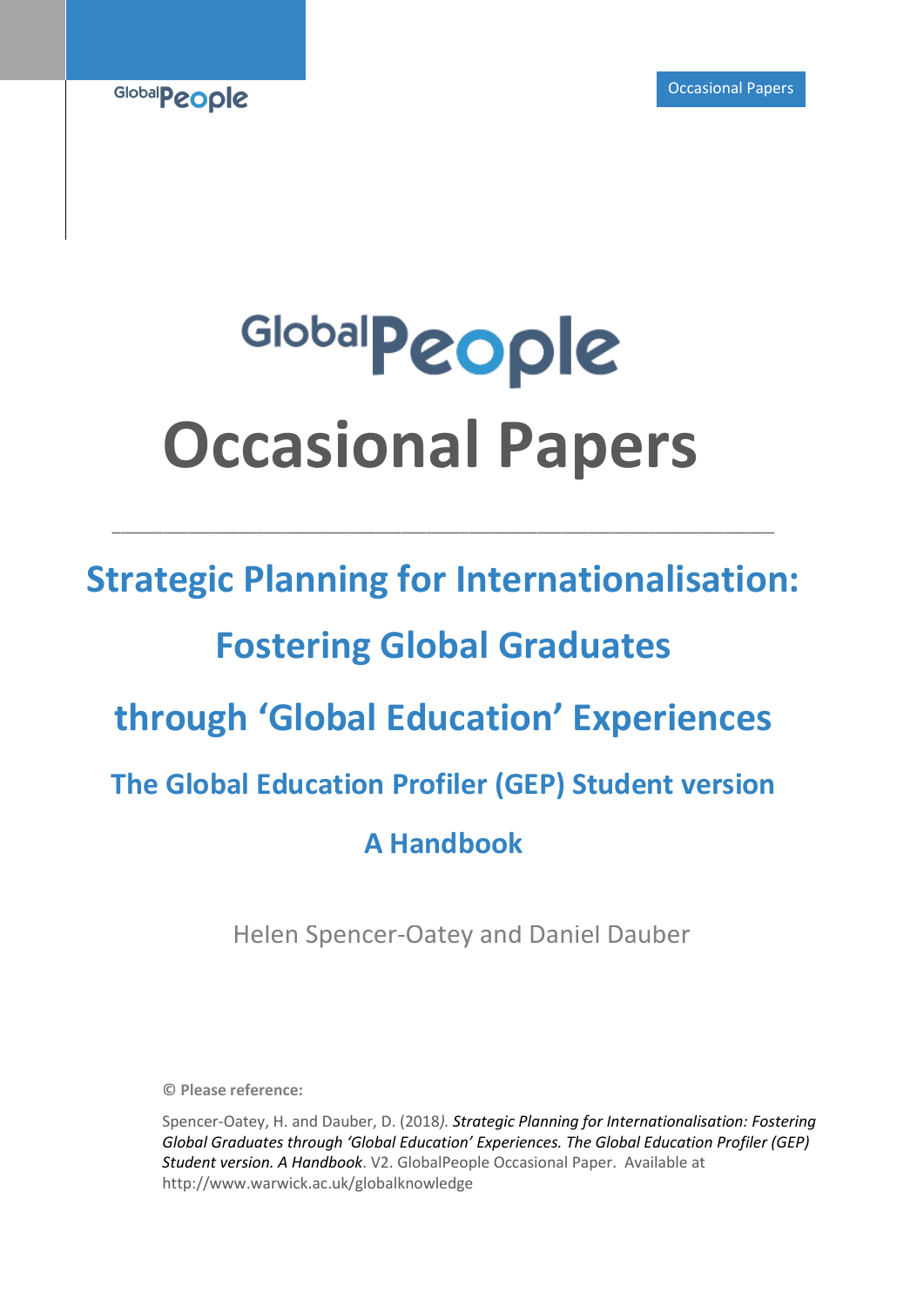

### **Contents**

| 1. |  |
|----|--|
| 2. |  |
|    |  |
|    |  |
| 3. |  |
| 4. |  |
| 5. |  |
| 6. |  |
| 7. |  |
| 8. |  |
|    |  |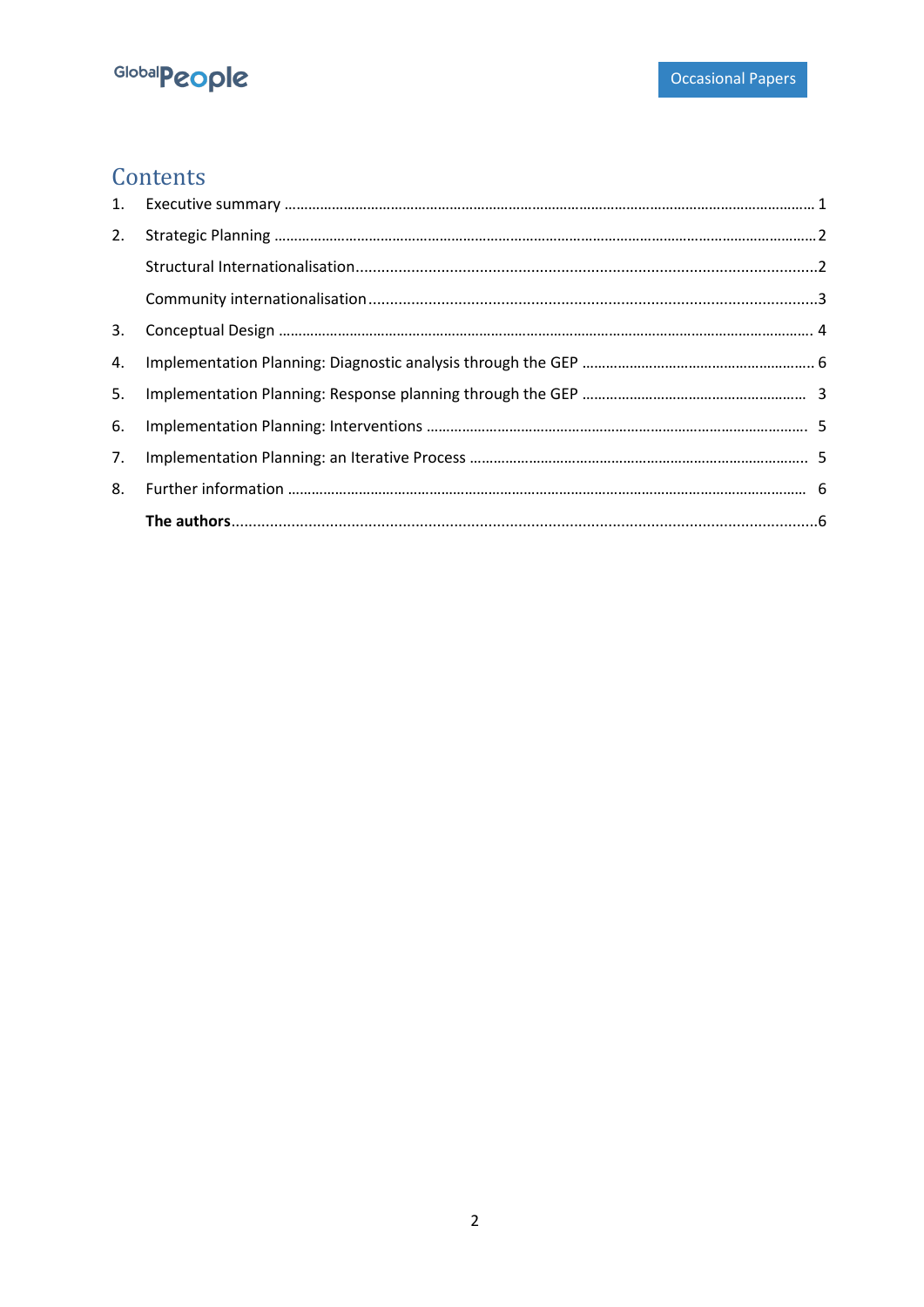

#### <span id="page-2-0"></span>**1. Executive summary**

There is a range of reasons why institutions may wish to internationalize and one of these is to help students grow and develop personally, academically and professionally, thereby equipping them for life and work in an increasingly global world. However, such growth does not take place automatically – it needs to be planned strategically, formulated conceptually, and fostered actively through diagnosis, response planning and interventions.

This handbook explains the steps that can be taken to help achieve this, with a particular focus on Strategic Planning, Conceptual Design, Diagnosis of the current state, and Response Planning.

It introduces the *Global Education Profiler (GEP)* which enables higher education institutions (HEIs) to achieve the following:

- a. Benchmark their internationalisation achievements
- b. Diagnose their level of community integration (social and academic), including their strengths and weaknesses
- c. Diagnose their level of provision for developing 'global graduates', including their strengths and weaknesses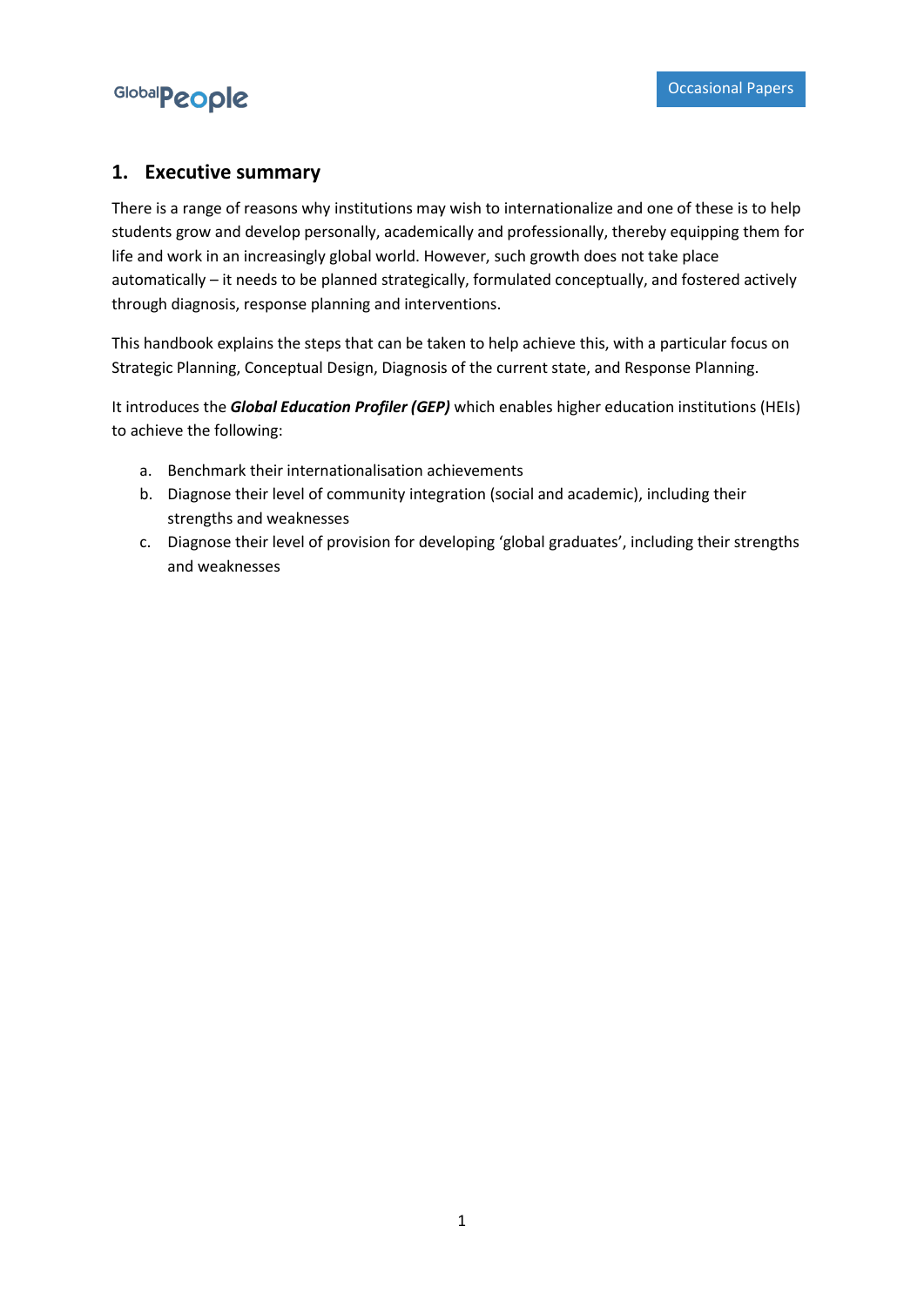

#### <span id="page-3-0"></span>**2. Strategic Planning**

Internationalisation develops in successive stages as shown in Figure 1.



Fig. 1: Developmental Stages of Internationalisation © Spencer-Oatey & Dauber 2016

#### <span id="page-3-1"></span>Compositional Internationalisation

Once institutions have started to plan strategically and have moved out of pre-internationalisation, subsequent stages of internationalisation all build on the preceding ones. Many universities worldwide are now planning strategically for demographic-type '*compositional' or 'structural' internationalisation*, referring to measures like the following:

- Increased number of international students
- Enhanced diversity of staff
- Increased percentage of students on some form of outward mobility

For example, Shanghai Jiaotong University has recently referred to the importance of providing a 'diversified multicultural experience' through the establishment of international partnerships, staff and student exchange, and the recruitment of international students.<sup>1</sup>

The most well-known organizations that measure internationalisation (Times Higher Education (THE) rankings, QS World rankings, and U-Multirank) use parameters that focus exclusively on structural characteristics, as Table 1 illustrates.

| <b>Parameters</b>                                    | Organisation |    |                    |
|------------------------------------------------------|--------------|----|--------------------|
|                                                      | <b>THE</b>   | QS | <b>U-Multirank</b> |
| Composition: international students                  |              |    |                    |
| Composition: international staff                     |              |    |                    |
| Composition: international diversity                 |              |    |                    |
| Incoming & outgoing student mobility                 |              |    |                    |
| International student support (religious facilities) |              |    |                    |
| International joint publications                     |              |    |                    |

Table 1: Parameters for ranking internationalisation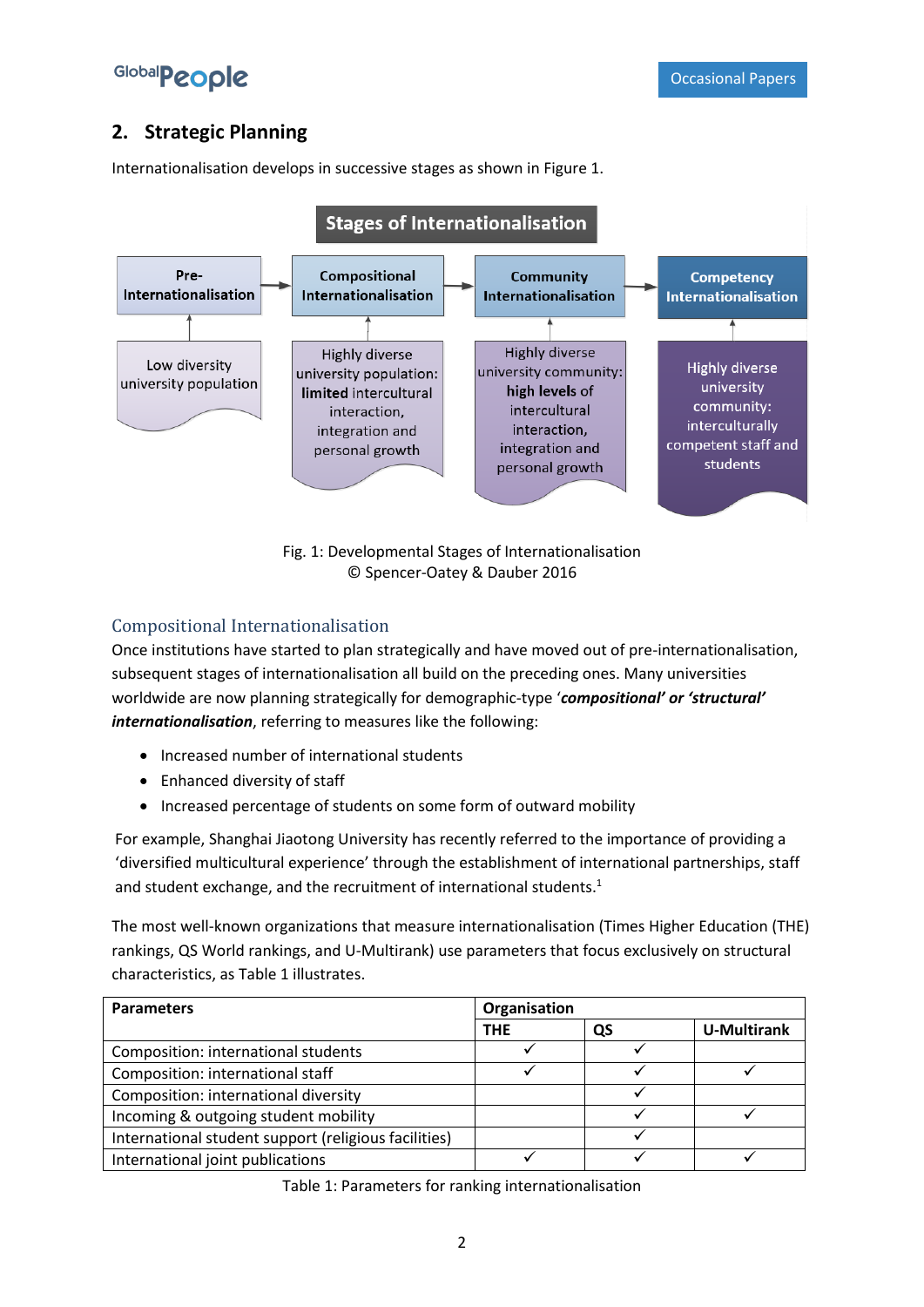Similarly, a recent European funded project, IMPI<sup>2</sup> (Indicators for Mapping and Profiling [Internationalisation, 2009](http://www.impi-project.eu/home)–2012), has drawn up a detailed set of indicators that institutions can use to assess their level of internationalisation, including those that help prepare students for life and work in an intercultural and globalising world. Yet, once again, all the items are structural in nature.

Clearly, structural internationalisation is an important element of the internationalisation process, but as a recent **British Council<sup>3</sup>** report points out, they are inadequate in themselves:

"While the benefits of a global campus are plentiful and well-publicised, they do not naturally arise due to the presence of international students; the distinction must be made that simply having a diverse student body does not mean the education or even the campus is global in nature. What comes as an essential part of a global education is the inclusion of international students in communities and classes. Integration of all students is an elemental factor in the expanding concept of internationalisation." (p.4)

This suggests that diversity is not an end in itself, but rather is merely the foundation for offering a 'global education'. Having a diverse population is an important pre-requisite for reaping these benefits, but it does not in itself ensure that they will be achieved. The next step is to move towards *Community Internationalisation.*

#### <span id="page-4-0"></span>Community internationalisation

With Community Internationalisation, people from different backgrounds mix and interact with one other, learning new perspectives and increasing mutual understanding. As research<sup>4</sup> has shown and as the **British Council<sup>3</sup>** report argues, the mere existence of a diversified student body does not necessarily lead to interaction and yet, without such mixing, the development of 'global skills' will be hampered significantly.

This means that it is extremely important for universities to understand the extent to which they are achieving *Community Internationalisation:* the extent to which they are providing a 'global education' context for their students. This requires two main things for strategic planning purposes:

- 1. A conceptual design, so that objectives and routes for achieving them can be established;
- 2. An implementation plan comprising three cyclical steps: diagnosis, response planning and interventions (see Figure 2).



Fig.2: The three cyclical steps of implementation planning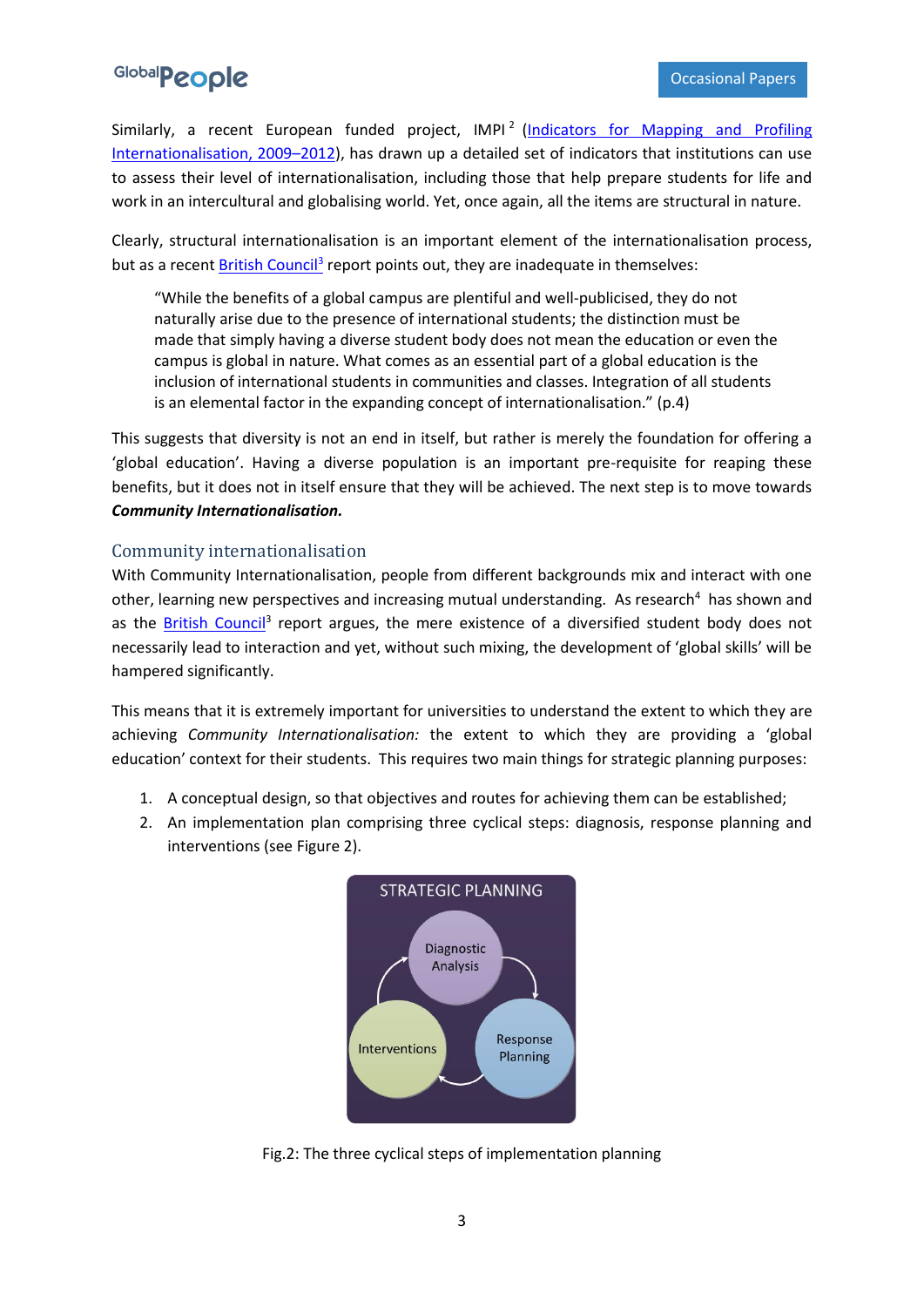We consider each of them in turn below.

#### <span id="page-5-0"></span>**3. Conceptual Design**

To start moving from *Structural Internationalisation* to *Community Internationalisation*, the first step is to have a conceptual plan. The Global People Growth Model for Global Skills identifies three important elements:

- The contexts for fostering personal growth
- The development mechanisms for enhancing personal growth
- The growth outcomes being aimed at.

These are illustrated in Figure 3.



Fig. 3: The Global People Growth Model for Global Skills

The starting point for planning purposes is Contexts for Growth – ensuring that we are providing as rich a global education context for our students as possible, both within and beyond the university, socially, academically, personally and professionally. As can be seen from Fig.3, there are two key elements to this: people's motivation or attitudes towards growth and their experiences of difference.

Positive attitudes and strong motivation are always important: students need to be curious, open and interested in differences around them. In other words, they need a 'spirit of adventure' (WorldWork,  $nd$ <sup>5</sup>. This helps them move out of their comfort zones and experience the differences that can stimulate their growth. For example, mixing with people from different backgrounds, working in groups with people who have different styles of communication, and sharing accommodation with people who have different lifestyles, can not only be exciting and challenging but also an important stimulant for growth. To a greater or lesser extent, such differences can cause mental and emotional imbalance and it is this disequilibrium that stimulates growth (cf. Kim 2001)<sup>6</sup>.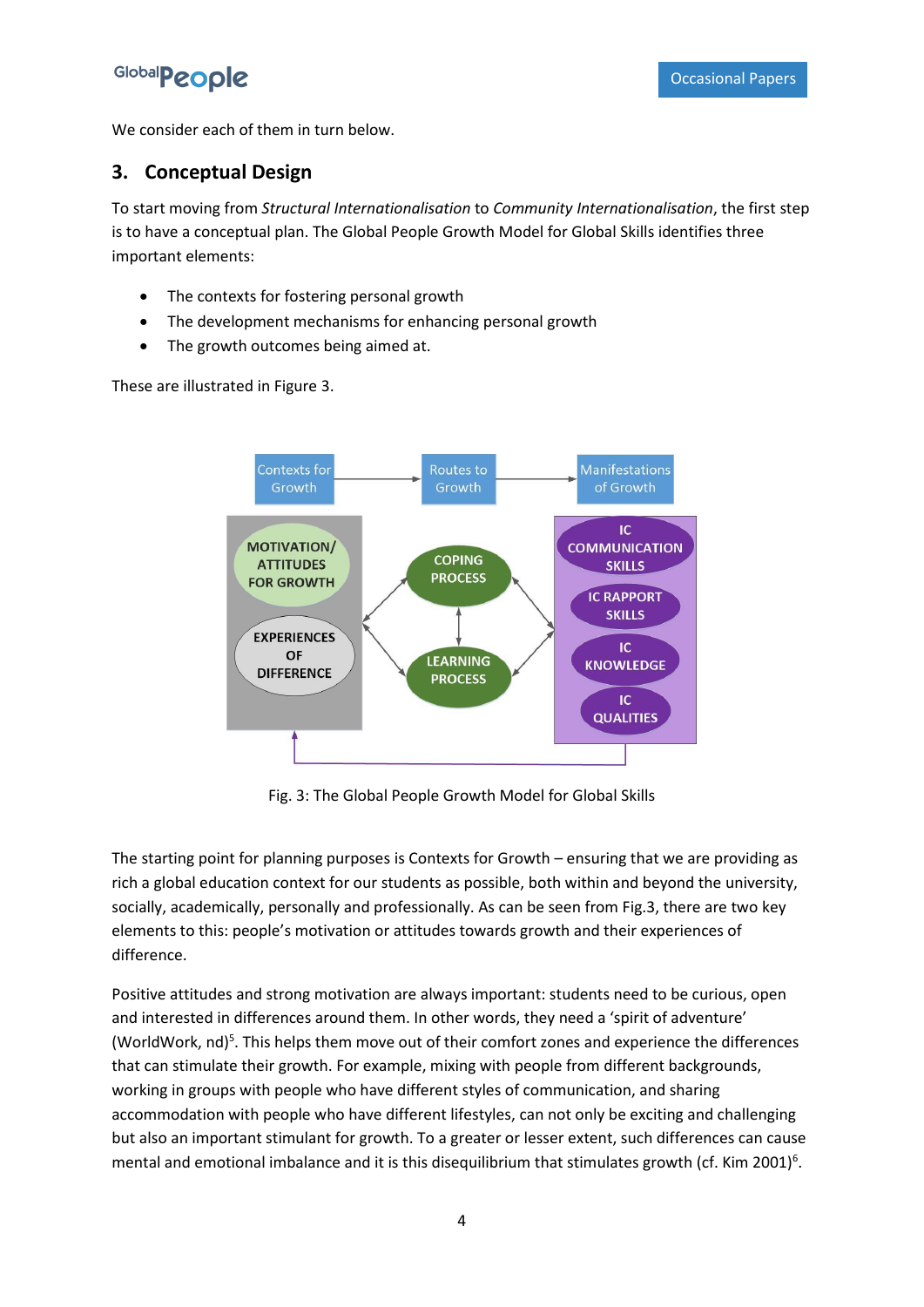The disequilibrium is traditionally known as culture shock and it is important that the stress is not so great that people withdraw. They need to be helped to develop coping mechanisms – to understand the nature of culture shock and acquire suitable strategies for handling it. However, it is also important to remember that they should not be cushioned too much from difference, because growth requires a certain amount of stress. The stress needs to be handled through improved coping mechanisms, not simply removed.

The anthropologist Edward Hall (1976, p.46)<sup>7</sup> has said "Most cross-cultural exploration begins with the annoyance of being lost." This reiterates that cultural adaptation and growth has an emotional aspect to it, but it also hints at another – the element of 'being lost'. People are typically unsure how to behave in unfamiliar contexts, and sometimes this can apply to something as simple as greetings. Other aspects, such as adopting different turn-taking styles or levels of formality, can be even more challenging. For this, people need to be helped to observe carefully, to reflect on the differences they notice, and to have the opportunity to seek advice and explanation from someone with more insider understanding. Then they will be in a better position to make appropriate adjustments to their behaviour.

The third element of the Global People Growth Model is the competencies that we want people to acquire as a result of their developmental experiences. Following the outcomes from the [Global](https://warwick.ac.uk/fac/cross_fac/globalpeople2/knowledgeexchange/projects/)  [People project,](https://warwick.ac.uk/fac/cross_fac/globalpeople2/knowledgeexchange/projects/) we have identified four main clusters of global competencies that Global Graduates need to display: intercultural communication skills, rapport management skills, personal qualities, and intercultural knowledge. More details of these, including their sub-components and illustrative examples, can be found on the Intercultural Competency framework section of our Global People [website.](https://warwick.ac.uk/fac/cross_fac/globalpeople2/knowledgeexchange/frameworks/competency/)

In other words, the Global People Growth Model for Global Skills indicates the following elements are important for strategic planning:

- a. Students' motivation or attitudes towards having a global education experience;
- b. Students' opportunities for experiencing differences that can stimulate personal growth;
- c. Students' resilience in coping with the stress of experiencing differences;
- d. Students' opportunities for noticing, reflecting on and learning from their experiences of difference;
- e. Students' understanding of the intercultural competencies they are developing through their learning experiences.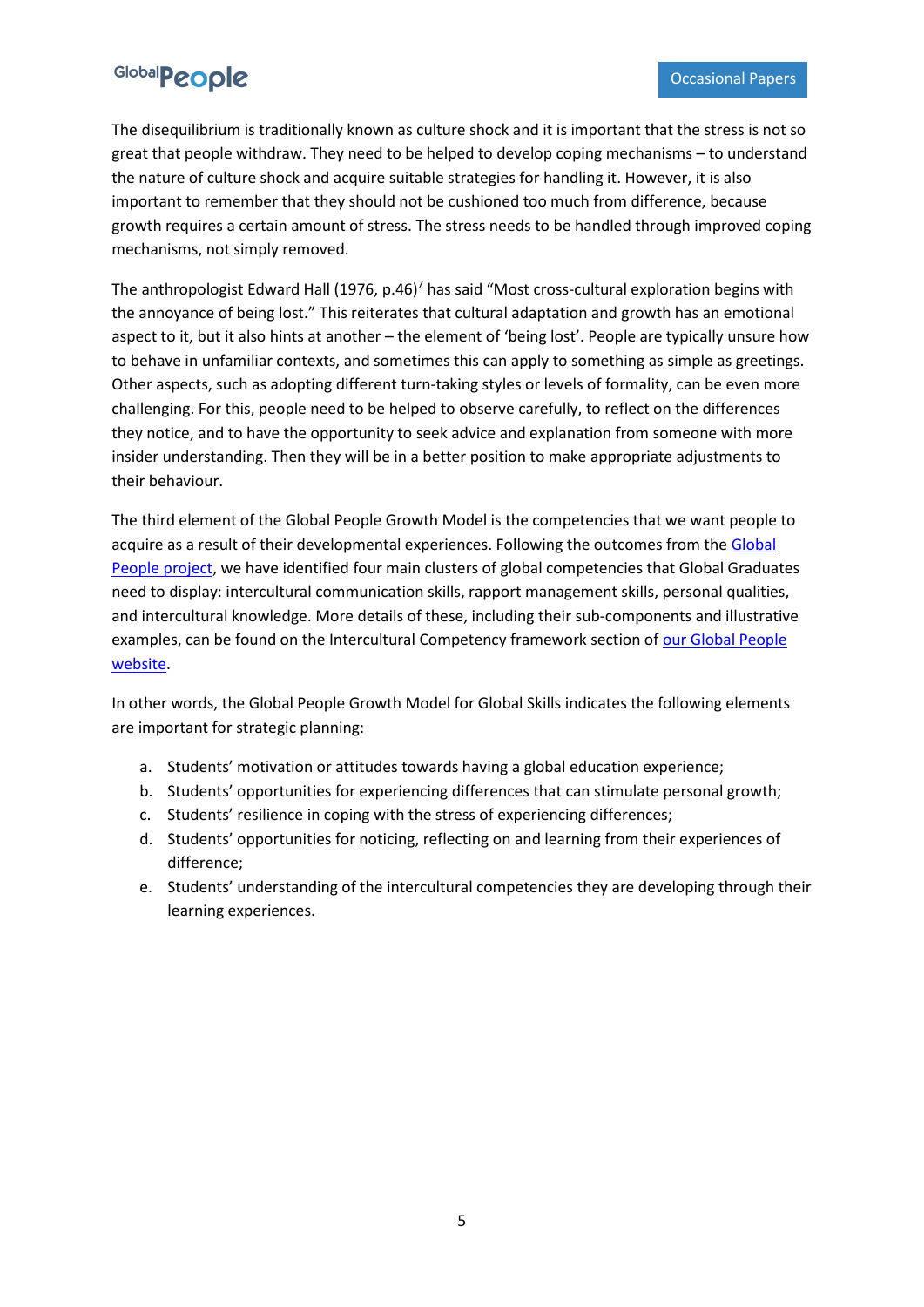#### <span id="page-7-0"></span>**4. Implementation Planning: Diagnostic analysis through the GEP**

Having considered the developmental stages of internationalisation, having decided to start moving from Structural Internationalisation towards Community Internationalisation, and having formulated a Conceptual Plan for doing so, the next Strategic Planning step is to develop an implementation plan. As explained above, this entails three cyclical steps: Diagnosis, Response Planning and Interventions. This section focuses on Diagnosis.

*The Global Education Profiler (GEP)* is a tool that has been developed specifically for diagnosing and benchmarking internationalisation beyond the Structural Internationalisation stage, and particularly at the Community Internationalisation stage. Drawing on the Global People Growth Model for Global Skills, the GEP has been designed to probe:

- The importance that students attach to a global education
- Students' awareness of opportunities for experiencing difference and their personal engagement with those opportunities
- Students' perceived development of Global Graduate skills

The GEP probes the above in a number of different spheres or categories, as shown in Table 2:

| Category                     | <b>Description</b>                                                                                                                                     |
|------------------------------|--------------------------------------------------------------------------------------------------------------------------------------------------------|
| Social Integration (SI)      | Social integration probes the amount of interaction and social cohesion across                                                                         |
|                              | people from diverse backgrounds. This important measure provides insights<br>into students' non-academic life, which can have a substantial bearing on |
|                              | their general well-being, which in turn can also influence their academic                                                                              |
|                              | performance.                                                                                                                                           |
| Academic Integration (AI)    | Academic integration probes the interaction and cohesion of students from                                                                              |
|                              | diverse backgrounds within classrooms and courses, as well as with academic                                                                            |
|                              | and support staff in the department. This is crucial in nurturing students'                                                                            |
|                              | professional growth and provides the foundation for the development of                                                                                 |
|                              | global graduate skills.                                                                                                                                |
| Communication Skills (CS)    | This section of the GEP probes students' communication skills and how they                                                                             |
|                              | use them flexibly in interacting with others. This applies to fluent and less                                                                          |
|                              | fluent speakers alike, because an effective communicator needs to be able to                                                                           |
|                              | adjust his/her language to the requirements of the contextual situation,                                                                               |
|                              | including the level of fluency of other speakers. This category is less                                                                                |
|                              | concerned with language proficiency; it focuses on the ability to recognise                                                                            |
| Foreign Language Skills (LS) | and adjust communication patterns to the respective context.<br>This section of the GEP probes foreign language skills and how students take           |
|                              | advantage of opportunities to develop them. Several reports have identified                                                                            |
|                              | this as a key global employability skill. Foreign language courses that are                                                                            |
|                              | formally offered by HEIs are one element of this, but communication inside                                                                             |
|                              | and outside the classroom with peers from different language backgrounds                                                                               |
|                              | can provide important additional opportunities, which students may or may                                                                              |
|                              | not take advantage of.                                                                                                                                 |
| Global Opportunities and     | The Global Opportunities and Support section of the GEP takes an                                                                                       |
| Support (GS)                 | employability focus. It probes understanding of the intercultural skills needed                                                                        |
|                              | for the world of work, as well as opportunities students have for developing                                                                           |
|                              | them. Scores in this category reflect students' perspectives of the extent to                                                                          |
|                              | which their educational experience is preparing them for employment in a                                                                               |
|                              | global workplace.                                                                                                                                      |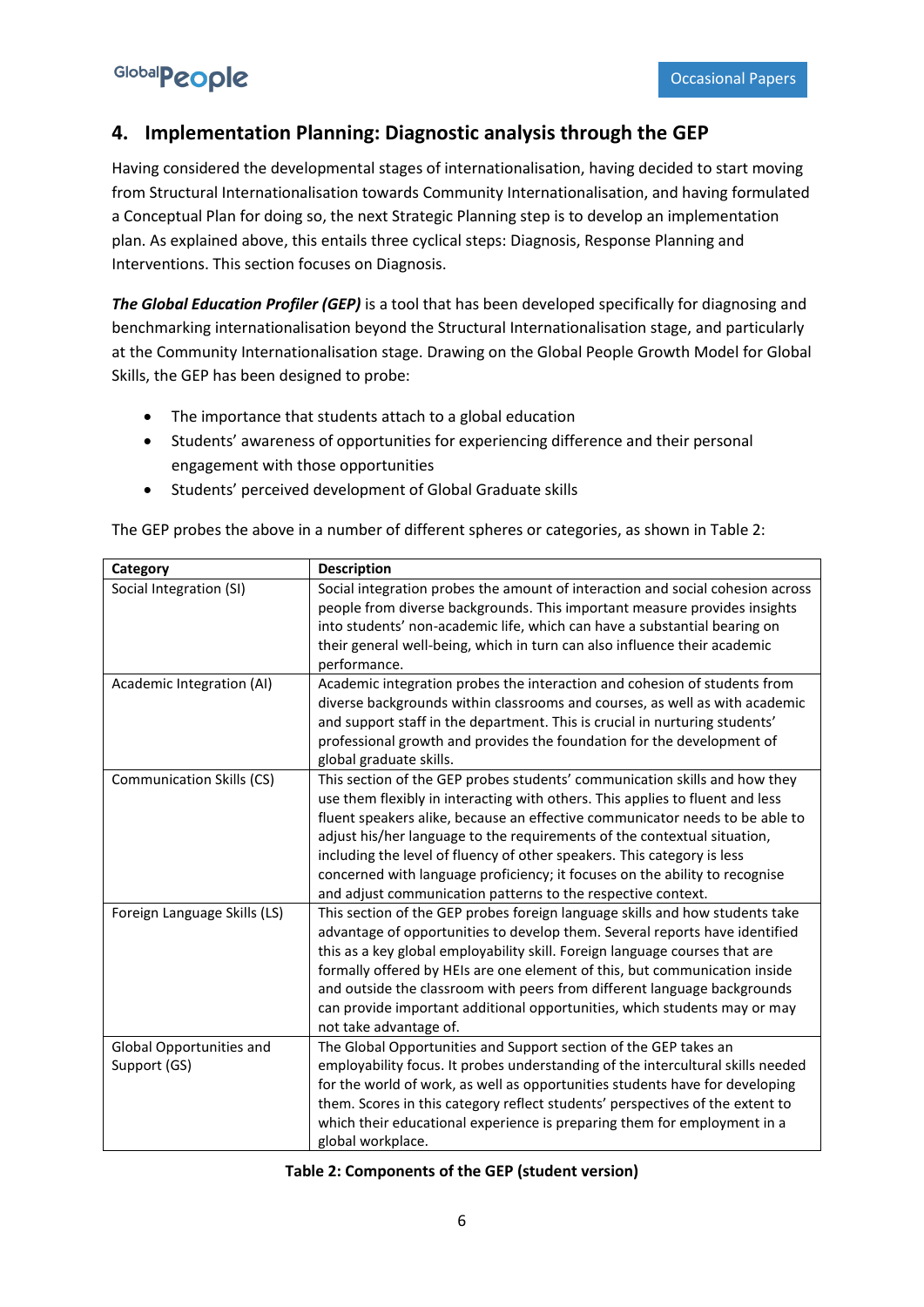Each component comprises ten items that together capture the various facets of the particular construct. This ensures higher levels of validity. The items were designed on the basis of previous research from *i-Graduate's* (*International) Student Barometer* survey (additional items were included) and they were then piloted with six higher education institutions in different countries. Cronbach alpha scores for each construct sub-scale are very high (over .8 in all cases), confirming the reliability of each of the sub-scales.

Students rate each of the ten items in two ways: 'Importance to me' and 'My actual experience'. Through this approach, the GEP addresses three important questions that every internationalizing HEI needs to keep in mind at all times:

- (1) What is important to our students?
- (2) What do our students experience while they are here?
- (3) Are we offering them the global education experience that they feel is important to them and their career?

At the end of each category of items, students are given the opportunity to add any open comments they wish.

The GEP thus provides information on each of the following:

- How important to students is social integration, academic integration, communication skills, foreign language skills, global skills and support?
- Which are the most important elements/items to them?
- How far do students feel the experience social integration, academic integration, communication skills, foreign language skills, global skills and support?
- How big a gap is there between students' desires and their experiences?
- Where are the largest gaps?
- How close is the HEI to achieving Community Internationalisation?

We explain each of them in turn below.

#### Level of importance (IMP):

The importance scales reveal what is important to students – both the relative importance of the different spheres (social, academic, etc.), as well as the individual items that are particularly important to them. For example, some students might feel it is important to be academically integrated into a university, but of lesser importance to be socially integrated. For instance, one student commented as follows: *'I came here to earn a degree and not necessarily to make new friends.'* The higher the importance scores are, the greater the value that students attribute to that facet of a global education experience. According to the Global People growth model, motivation is an important foundation for personal growth, and attaching value or importance to something is one aspect of motivation. High importance scores thus indicate a positive attitude towards internationalisation.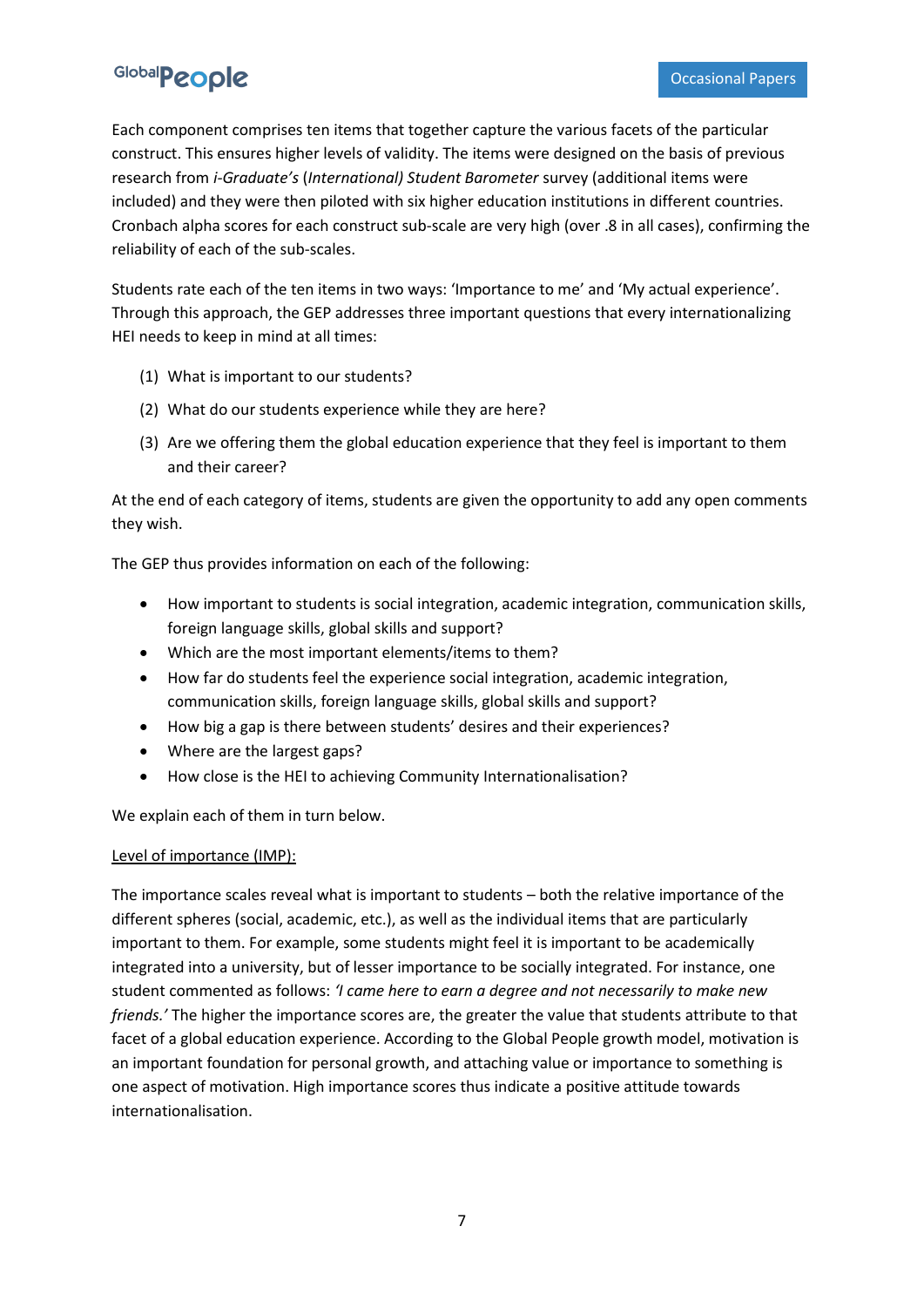

#### Level of experience (EXP):

The experience scales reveal what students feel they are actually experiencing with respect to each of the five components of the GEP. According to the Global People Growth Model for Global Skills, experiences of difference are the other important foundation for personal growth, and so high experience scores are another indicator of an enriching context. The higher the experience scores are, the greater are students' opportunities for and engagement with a global education experience.

It should be noted here that high or low experience scores do not necessarily equate to high or low student satisfaction. Under certain circumstances, students may be very satisfied with not being exposed to certain experiences: they may attach low importance to, for instance, social integration and experience it very little. So if they were asked to rate social integration for satisfaction, their score would be high. It would be wrong, therefore, to argue that high satisfaction scores are indicative of students experiencing a rich global education. We recommend instead performing a gap analysis, as explained in the next section.

#### Gap between students' importance and experience ratings

One simple way of showing students' ratings of importance and experience, and any difference between them is through bar charts. Figure 4 below shows the data that came from the pilot studies.



Fig.4: Sample data showing 'Importance' and 'Experience' ratings across different spheres

As can be seen be seen, all areas show a gap between importance and experience ratings, and one way of exploring this more thoroughly is through a gap analysis matrix, building on the visual representations of the two different dimensions, as shown in Figures 5 and 6.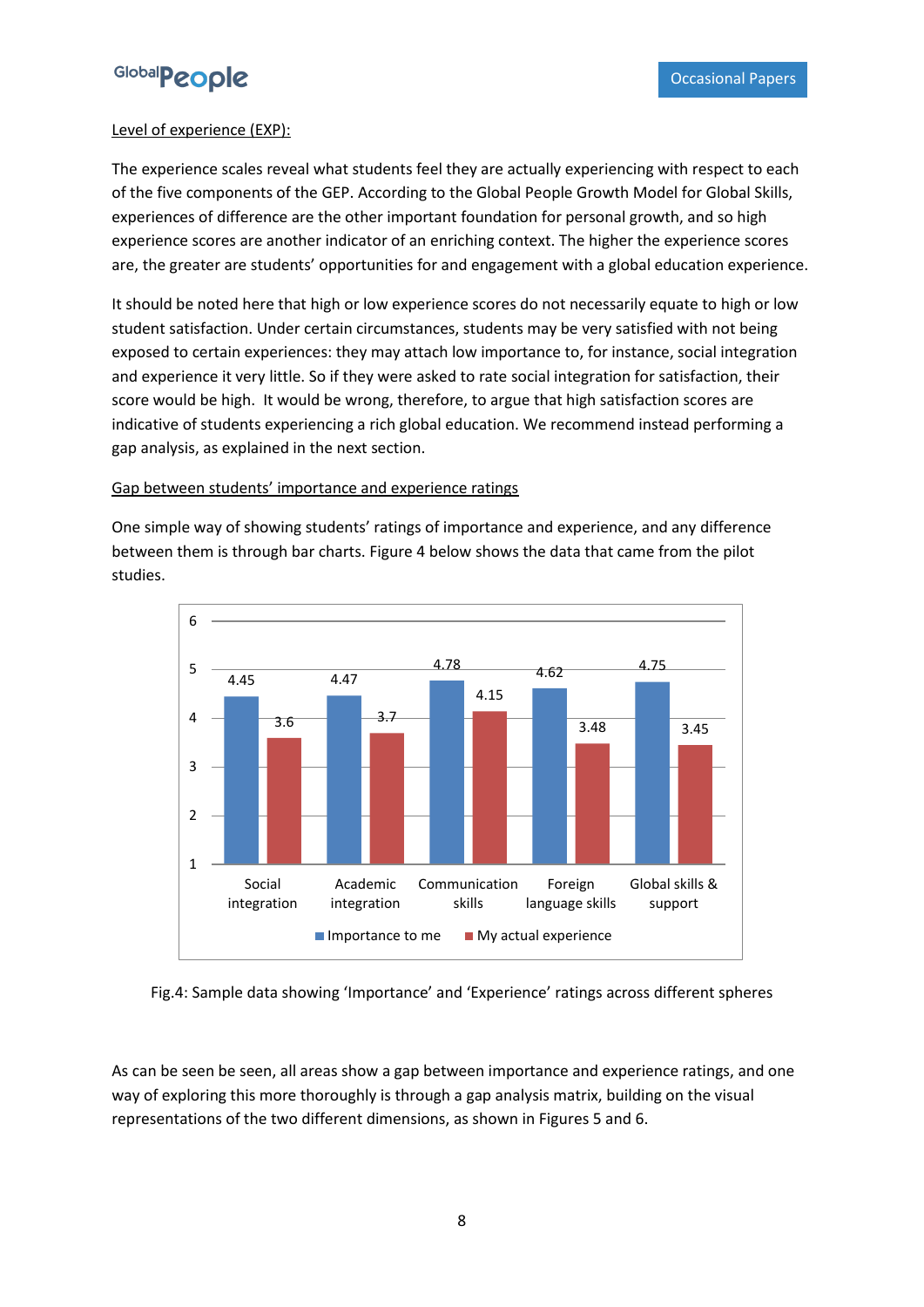

LOW Importance to me (IMP) HIGH





A gap can either be 'zero' (i.e. the experience score matches the corresponding importance score), 'negative' or 'positive'. When students' experiences match the importance they attach to them, one can argue that students are satisfied with the situation. A positive gap implies that universities offer more to students than they actually want, i.e. HEIs over-deliver. While students are likely to be happy that they are getting more than they want, it flags up an opportunity for strategic management to reallocate resources to areas that might need it greater attention, i.e. where negative gaps are found. A negative gap implies that students do not experience enough of what is important to them. For example, students might wish to be able to learn foreign languages, but if there are few or no opportunities to do so, this would result in a negative gap, i.e. a low satisfaction score.

It is possible to visually show the position of gaps in a matrix (see Figure 7). The diagonal dotted line that separates the green and red area from each other indicate that experiences and importance are aligned. However, this also implies that low experience and low importance would result in no gap and possibly satisfied students. Thus, the position of the gap in the matrix is as relevant as its size (i.e. positive or negative gap) and yields different recommendations for improving the situation in an HEI. Ideally, internationalising HEIs would strive for high importance and high experience in all categories of the GEP, i.e. the upper right-hand corner of the matrix.



**Fig. 7: Gaps and their position in the analytical matrix, i.e. the GAP-Matrix**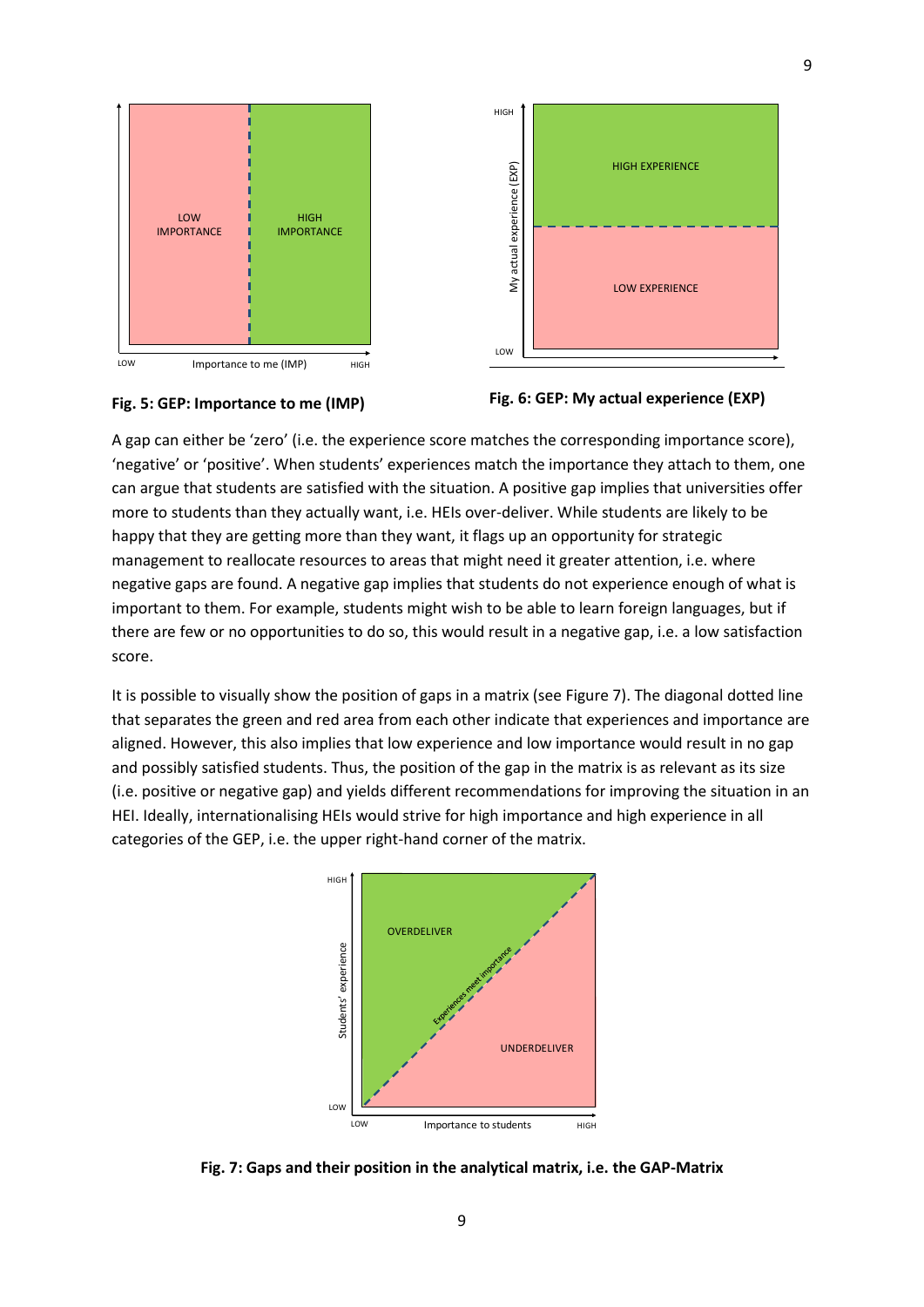For diagnostic and benchmarking purposes, it is best to look at the different areas of the matrix in greater detail (as shown in Figure 8), i.e. at the four possible quadrants when combining experience and importance scores in one figure. Figure 8 is similar to Figure 7 except that the matrix is split up in a different way and shows the four different experiential contexts that the GEP can capture.



**Fig. 8: The GAP-Matrix and its four quadrants**

The two contexts that reflect high gap situations are 'nurturing' and 'unfulfilling'. The 'nurturing context' is positive in terms of students' actual experiences, but their desire for global graduate skills are low. The 'unfulfilling context', in contrast, is positive in terms of students' level of desire, but their actual experiences do not meet their desires, hence resulting in dissatisfaction. For these two high gap situations, HEIs need to address the weaker area, student values/desires for a 'nurturing context' and student experience for a 'unfulfilling context'.

The other two contexts, 'limiting' and 'flourishing' are positive in terms of minimal gap and hence would yield high student satisfaction ratings. However, in terms of developing 'global graduates', the 'limiting' context is highly problematic because students have low levels of desire and they also experience little that helps prepare them for working in a global environment. HEIs would need to take steps to address both aspects if they want to nurture Global Graduates and move towards greater levels of Community Internationalisation.

The 'flourishing context' is the most positive one – both importance and actual experience ratings are high. Thus the percentage of students' scores that fall into the 'flourishing' quadrant can be used as an indicator of the extent to which Community Internationalisation is being achieved.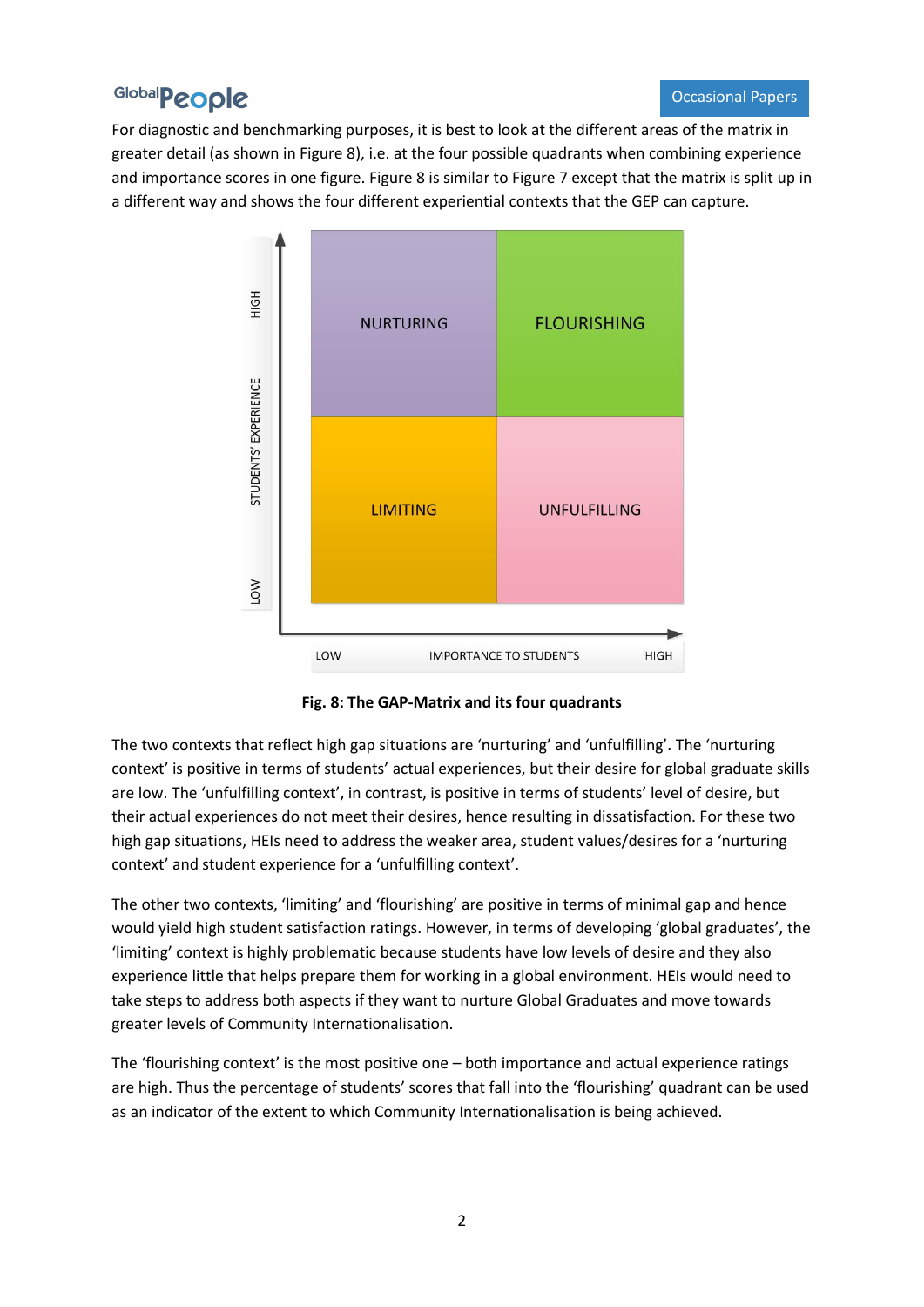

#### <span id="page-12-0"></span>**5. Implementation Planning: Response planning through the GEP**

The GEP is a tool for supporting data-driven decision-making. Senior managers can plan their responses to the GEP data in a number of ways, including the following:

- a. Benchmarking of degree of Community Internationalisation An HEI can benchmark its degree of Community Internationalisation by examining the percentage of student ratings that fall into the 'flourishing' quadrant, both overall and by category. They can compare their scores across categories and/or with other institutions, and set themselves targets.
- b. Diagnostic analysis of degree of Community Integration

Focusing on the Social Integration and Academic Integration data, senior managers can diagnose the level of social and academic integration among its diverse student body. They can explore their strengths and weaknesses in each of these elements for the HEI as a whole, as well as in relation to different sections of the community, such as by level of study, by department, by degree programme, by geographical region, by nationality, and so on. The open comments can offer additional rich insights.

Social and academic integration can be particularly problematic when there are large cohorts of students of the same nationality on a particular programme, and they can also occur when there is a significant change in the programme cohort as a result of new intakes mid-stream, such as through transnational education arrangements or other reasons.

- c. Diagnostic analysis of degree of Global Graduate preparation Focusing on Communication Skills, Foreign Language Skills and Global Opportunities and Support data, senior managers can identify the extent to which students' educational experiences are preparing them for a globalising world of work. The three components can be analysed individually, as well as in combination. For example, while they all contribute to the fostering of Global Graduates, the Global Opportunities and Support component focuses explicitly on preparation for a globalised world of work, and thus provides a valuable careers and employability perspective. As with Community Integration data, these components can be analysed for the HEI as a whole, as well as in relation to different sections of the student body, such as by level of study, by department, by degree programme, by geographical region, by nationality, and so on. Again, the open comments can offer additional rich insights.
- d. Diagnostic analysis of the most critical issues for students

As explained in the previous section, another way of analysing the GEP data is to look at (a) the items that students rate as being the most important for them, and (b) the ones that display the largest gap between importance and experience. By considering them in conjunction, HEIs can select specific issues (that could come from several of the different components) that they feel are worthy of particular focus and intervention.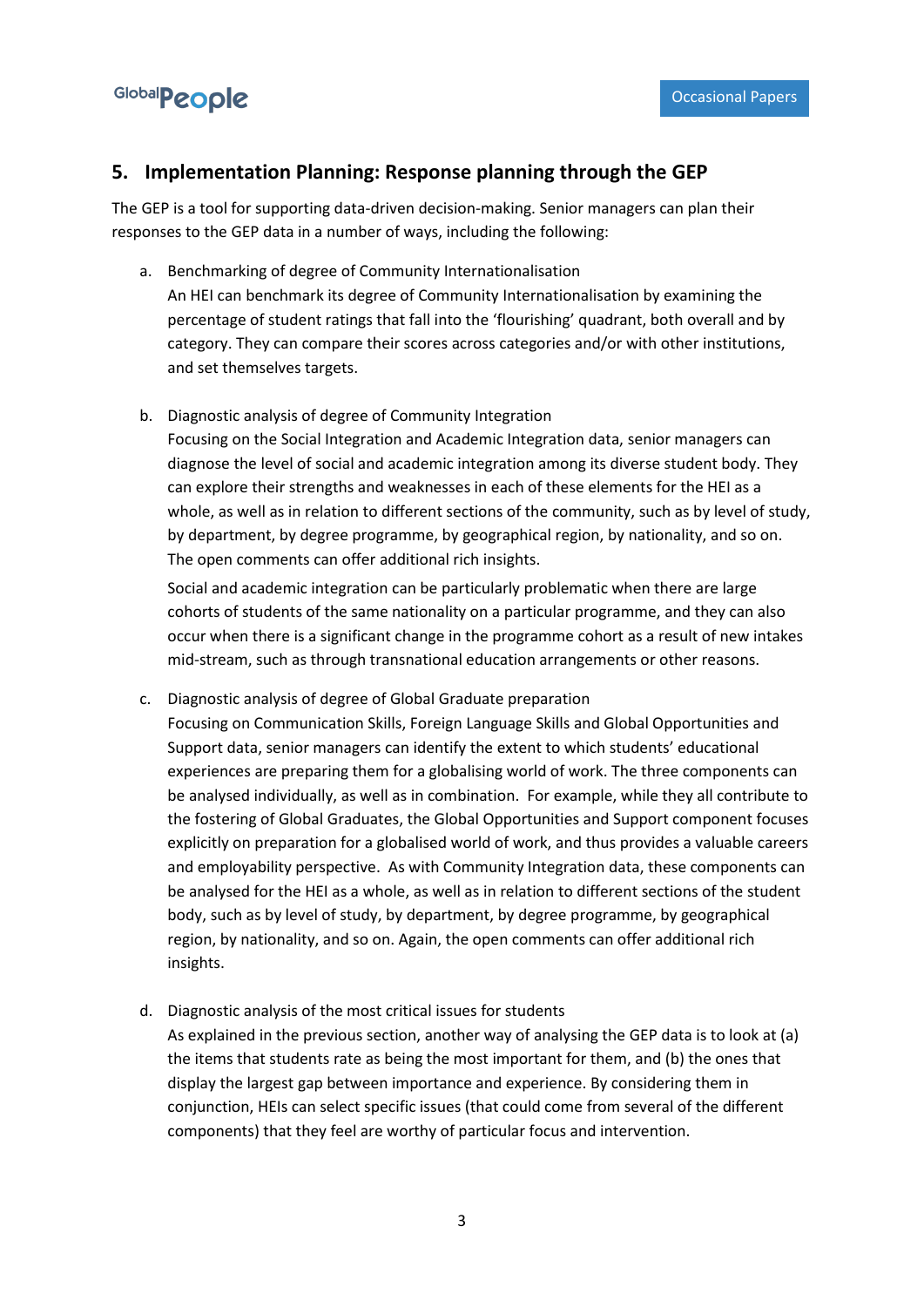e. Diagnostic analysis of the areas with the largest percentage of disaffected students Even when the majority of students are in the 'flourishing' quadrant, it is quite possible that a noticeable percentage will be in the dissatisfaction or stagnation quadrants. This can be seen, for example, from the distribution of ratings shown in Figure 9, using our pilot study data. The red dots show the ratings given by students on postgraduate taught programmes, and as can be seen, while many of them fall into the 'flourishing' quadrant, many of them also fall into the 'unfulfilling' quadrant and a few into the 'limiting' quadrant. It is important not to overlook the ratings of the minority viewpoints. On the one hand, they can be very detrimental to an HEI's reputation, if those students share their dissatisfaction on social media. This is particularly applicable to those in the 'unfulfilling' quadrant (bottom right). On the other, those in the 'limiting' quadrant (bottom left) may be less dissatisfied in that they do not regard the issue as important, yet if they are overlooked they may be denied the opportunity to develop skills that they may realise later (e.g. when they are finding it difficult to secure a job) are important.





It should always be remembered, of course, that the GEP data simply informs. It is the decisionmakers who need to decide what is strategically most appropriate for their institution at a given time. For example, if there are low scores in certain areas (e.g. lack of opportunities to learn foreign languages), they need to consider whether this is truly an issue that is strategically worthwhile for their institution or department to focus on at that time. The fine-grained information that they can obtain from all the GEP students' ratings, along with the open comments, provides them with ample evidence for considering the level of internationalisation achieved so far and the extent to which Global Graduate skills are being fostered, and hence whether or not the scarce resources are allocated suitably.

It is also useful to reiterate that what appears important or unimportant to students should also be subject to review. For example, if students feel it is not important to develop global graduate skills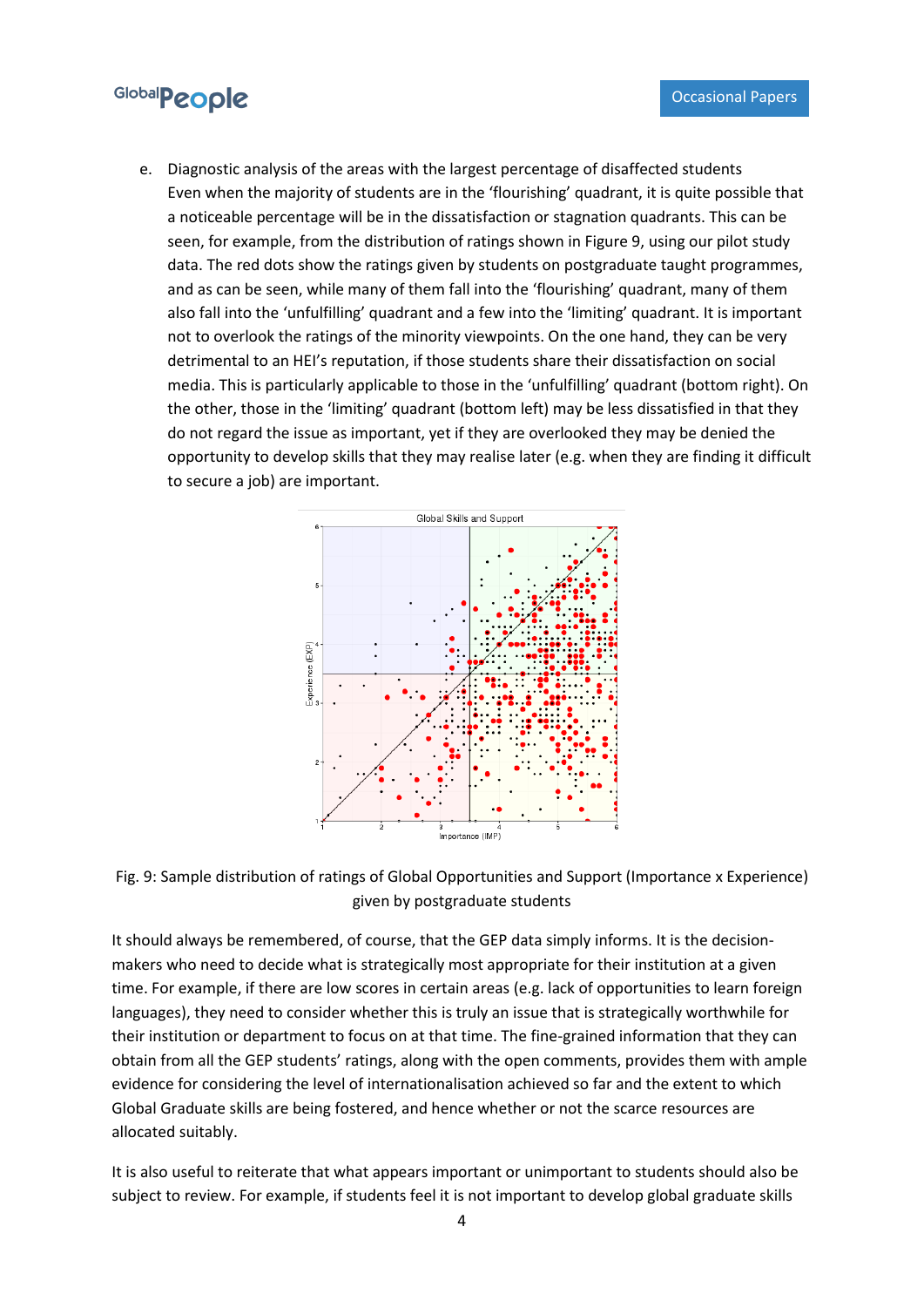and if they also experience it very little (i.e. they fall into the limiting quadrant – there is no gap, indicating that students are satisfied with the situation), we would recommend HEIs still consider addressing this situation, if they want their students to develop Global Graduate qualities.

#### <span id="page-14-0"></span>**6. Implementation Planning: Interventions**

The GEP is a diagnostic tool, designed for informing planning decisions. It does not offer tools or resources for interventions. However, we list here a few possibilities.

In terms of activities for promoting interaction (especially social interaction), the publication *[Promoting Integration on campus](https://warwick.ac.uk/fac/cross_fac/globalpeople2/knowledgeexchange/papers/workingpapers/occasionalpapers/)* includes case studies from various British universities

The University of Warwick's [Global People website](http://www.globalpeople.org.uk/) also offers a number of open access resources, especially to help with the learning component of the Global People growth model. For example, it includes the following:

■ Global people competency framework



- Global People 3R Reflect tool A tool with detailed prompts to help people note down and reflect on intercultural encounters/critical incidents.
- Global People 4S Stretch tool A tool with steps for adjusting behaviour, as needed, when living, studying and/or working in culturally unfamiliar contexts.

A training package, Working in Groups (e-Course with teacher's guide), is also available for purchase. It focuses particularly on helping students work more effectively in teams/groups the development of intercultural skills. Further information is available on the [Global People website.](http://www.warwick.ac.uk/globaluni)

#### <span id="page-14-1"></span>**7. Implementation Planning: an Iterative Process**

As we explained in Section 2, and illustrated in Figure 2, implementation planning is a cyclical process of diagnosis, response planning and intervention.

It should also be an iterative process, in that after one cycle of diagnostic analysis, response planning and intervention, the GEP ideally should be run again (e.g. in the following academic year) to evaluate the success of the first round of implementation. This iterative, cyclical process can continue on an ongoing basis, with response planning and interventions on each iteration focusing on the issues of key strategic importance at any particular juncture.